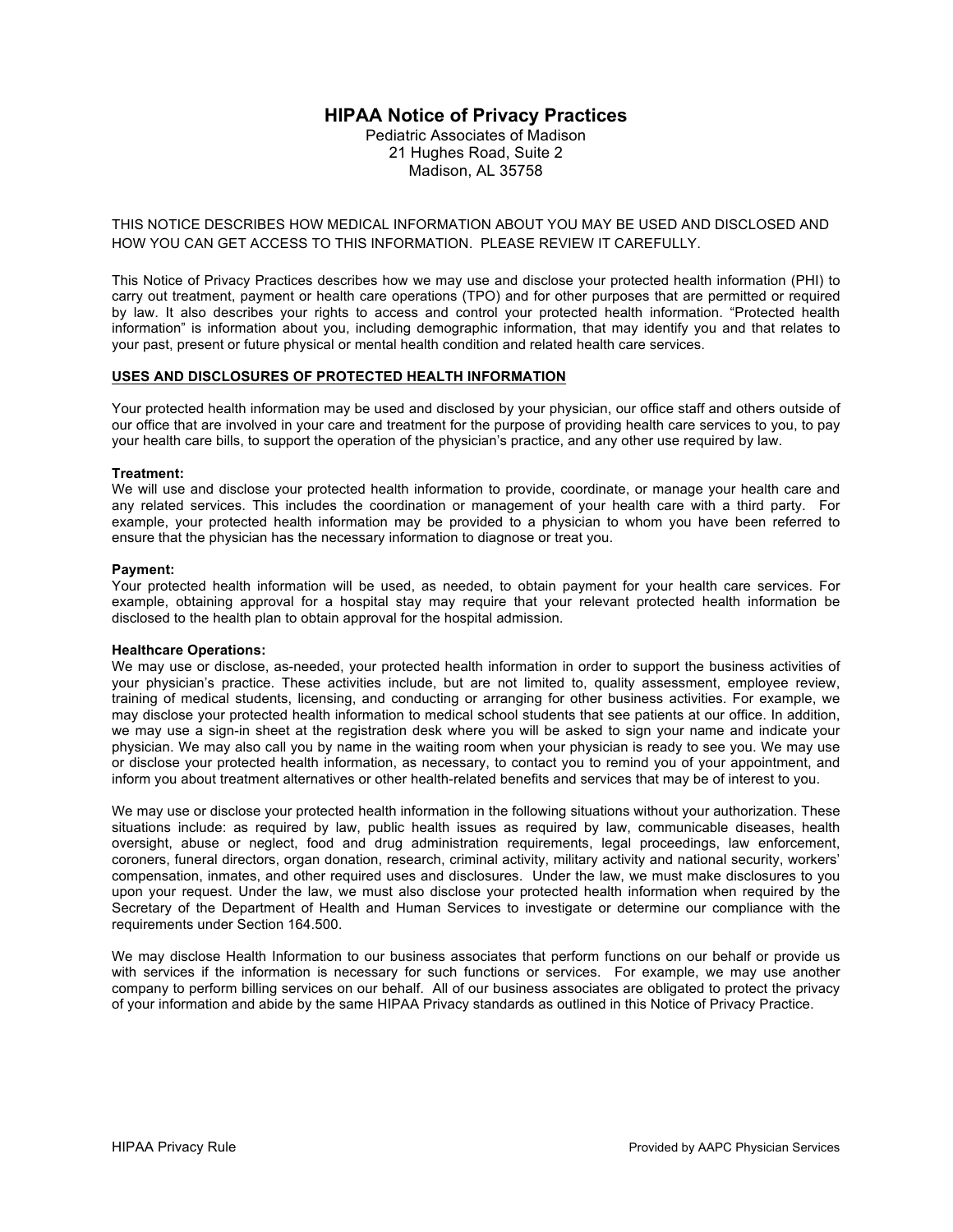#### **Other Permitted Uses and Disclosures Requiring Your Written Authorization**

Unless noted above in our Use and Disclosures, all other permitted uses and disclosures of your protected health information will be made only with your consent, authorization or opportunity to object unless required by law. This includes:

- Most uses and disclosure of psychotherapy notes
- Uses and disclosure for marketing purposes
- Disclosures that constitute a sale of your protected health information.

You may revoke the authorization, at any time, in writing, except to the extent that your physician or the physician's practice has taken an action in reliance on the use or disclosure indicated in the authorization.

## **YOUR RIGHTS**

The following are statements of your rights with respect to your protected health information.

**You have the right to inspect and copy your protected health information (fees may apply) –** Under federal law, however, you may not inspect or copy the following records: Psychotherapy notes, information compiled in reasonable anticipation of, or used in, a civil, criminal, or administrative action or proceeding, protected health information restricted by law, information that is related to medical research in which you have agreed to participate, information whose disclosure may result in harm or injury to you or to another person, or information that was obtained under a promise of confidentiality.

If your Protected Health Information is maintained in an electronic format (known as an electronic medical record or an electronic health record), you have the right to request that an electronic copy of your record be given to you or transmitted to another individual or entity. If the Protected Health Information is not readily producible in the form or format you request your record will be provided in either our standard electronic format or if you do not want this form or format, a readable hard copy form.

We have up to 30 days to make your Protected Health Information available to you and we may charge you a reasonable fee for the costs of copying, mailing or other supplies associated with your request. We may not charge you a fee if you need the information for a claim for benefits under the Social Security Act or any other state of federal needs-based benefit program.

**You have the right to request a restriction of your protected health information –** This means you may ask us not to use or disclose any part of your protected health information and by law we must comply when the protected health information pertains solely to a health care item or service for which the health care provider involved has been paid out of pocket in full. You may also request that any part of your protected health information not be disclosed to family members or friends who may be involved in your care or for notification purposes as described in this Notice of Privacy Practices. Your request must state the specific restriction requested and to whom you want the restriction to apply. By law, you may not request that we restrict the disclosure of your PHI for treatment purposes.

**You have the right to request to receive confidential communications –** You have the right to request confidential communication from us by alternative means or at an alternative location. You have the right to obtain a paper copy of this notice from us, upon request, even if you have agreed to accept this notice alternatively i.e. electronically.

**You have the right to request an amendment to your protected health information –** If we deny your request for amendment, you have the right to file a statement of disagreement with us and we may prepare a rebuttal to your statement and will provide you with a copy of any such rebuttal.

**You have the right to receive an accounting of certain disclosures –** You have the right to receive an accounting of all disclosures except for disclosures: pursuant to an authorization, for purposes of treatment, payment, healthcare operations; required by law, that occurred prior to April 14, 2003, or six years prior to the date of this request.

**You have the right to receive a Breach Notification.** You have the right to receive a notification upon a breach of any of your unsecured Protected Health Information.